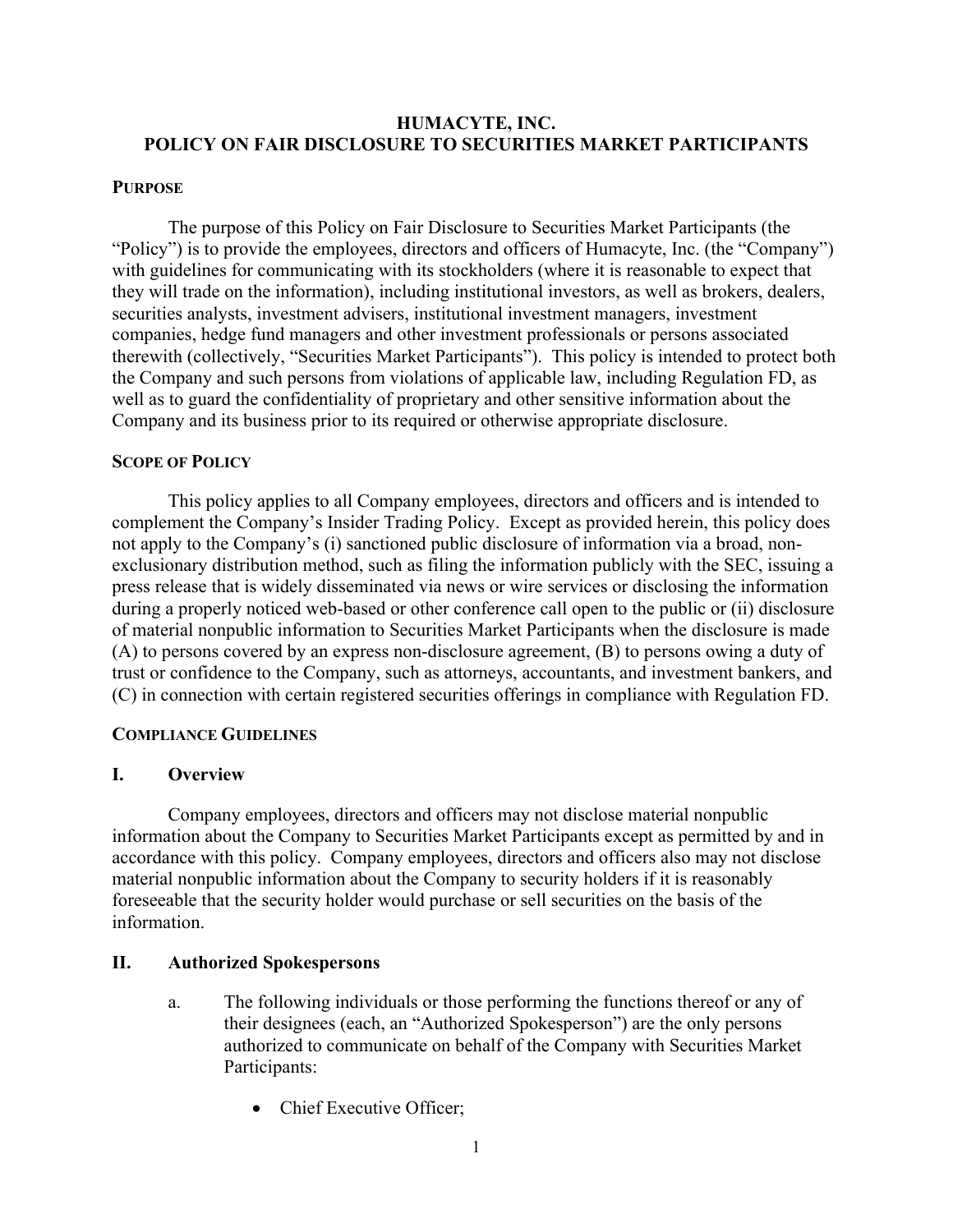- Chief Financial Officer;
- Head of Investor Relations;
- Chief Surgical Officer; and
- Chair of the Board of Directors (the "Chair").

Inquiries from Securities Market Participants received in any department other than the office of an Authorized Spokesperson must be forwarded to the Head of Investor Relations, or, in his or her absence, the Chief Financial Officer.

Any time an Authorized Spokesperson determines to disclose or discuss Company information with anyone, particularly a Securities Market Participant, the Authorized Spokesperson should consult with legal counsel and, if practicable, the other Authorized Spokespersons, to determine whether the information is material and nonpublic. Information is material if there is a substantial likelihood that a reasonable stockholder would consider it important in making a decision to buy, sell or hold a security, or if the information could be viewed as altering the total mix of information available to the stockholder. In short, it is any information that could reasonably affect the price of the Company's securities. Both positive and negative information may be material. Some examples of material information include:

- quarterly or annual earnings information and guidance, including estimates or revisions;
- discussions, proposals or agreements for a significant merger, acquisition or divestiture;
- threatened litigation or administrative actions, or material developments in such matters;
- significant new or prospective contracts, licensing or collaboration agreements; and
- significant developments or announcements involving the U.S. Food and Drug Administration and any Humacyte products, regulatory applications, or clinical trials.

Nonpublic information is information that is not generally known or available to the public. The Company considers information to be available to the public only when:

• it has been released to the public by the Company through appropriate channels (for example, by means of a press release, Securities and Exchange Commission filing, or a widely disseminated statement from a senior officer); and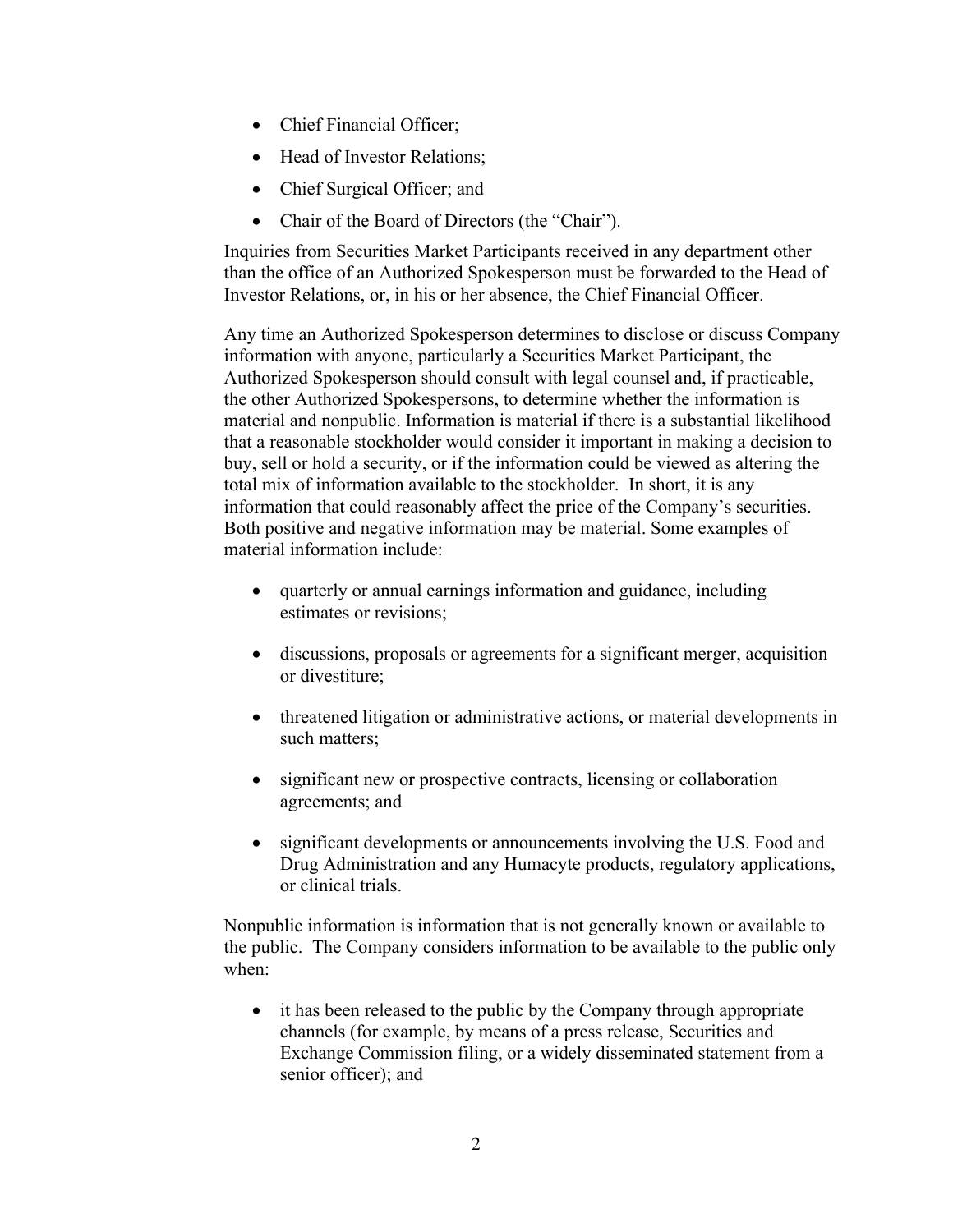• enough time has elapsed to permit the marketplace to absorb and evaluate the information (as a general rule, when two full trading days have lapsed following public disclosure).

Discussing previously disclosed historical information about the Company or facts that are generally known to the public would not be considered a prohibited selective disclosure. However, commenting on or updating previously disclosed information, including information about the Company's earnings, may in certain circumstances constitute disclosure of material nonpublic information. Persons other than Authorized Spokespersons may communicate with Securities Market Participants only if directed to do so by an Authorized Spokesperson as part of the Company's investor relations program, in which case such person will be deemed an Authorized Spokesperson solely for purposes of such communication. Where practical, an Authorized Spokesperson will be present for all such communications.

Directors other than the Chief Executive Officer, the Chair and the Chief Surgical Officer generally will not be designated or authorized to speak on behalf of the Company, except where such communication (i) is intended to comply with requirements imposed upon them by law, including pursuant to the rules and regulations of the SEC or the rules and listing standards of the Nasdaq Stock Market ("Nasdaq"), or (ii) is made pursuant to other Company policies.

- b. Periodic training has been or will be provided to each Authorized Spokesperson regarding compliance with this policy, review of public statements regarding material information and procedures for disclosing non-public information.
- c. Except as specified in this Section II, Company employees, directors and officers are not authorized to communicate with Securities Market Participants and must refer all inquiries from Securities Market Participants to an Authorized Spokesperson or such designee as may be appointed.

# **III. Timing of Disclosure**

As a general matter, the Company has the responsibility to determine the content, form and timing of its public disclosures, consistent with its legal responsibilities and with the best interests of the Company.

The Company will make:

- simultaneous public disclosure of material non-public information that is intentionally disclosed to a Securities Market Participant or stockholder to whom disclosure is subject to Regulation FD; and
- prompt public disclosure (within 24 hours or, if later, by the start of the next day's trading on the Nasdaq Stock Market) of material non-public information that was not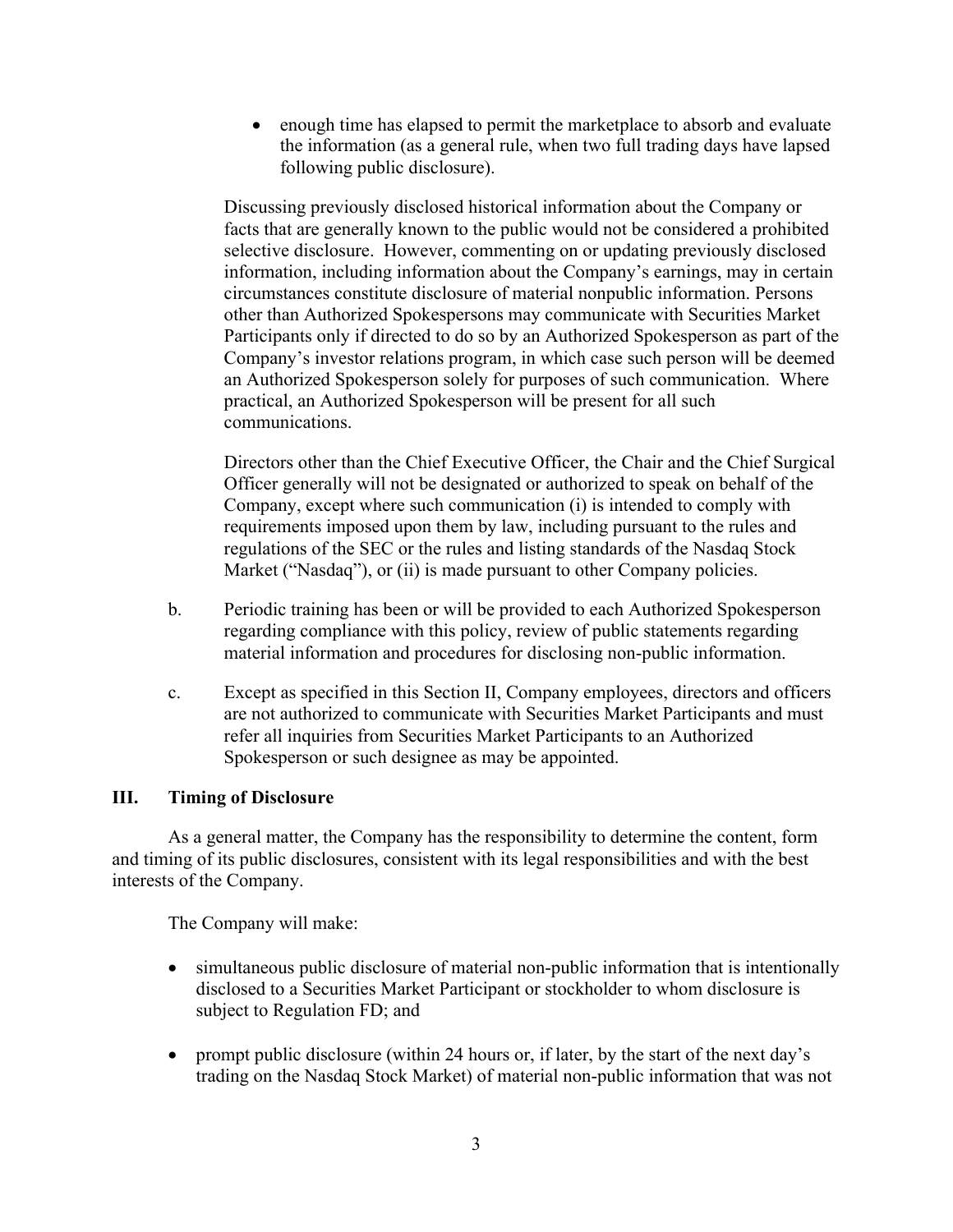intentionally disclosed (that is, information that the spokesperson did not know, or was reckless in not knowing, was material and non-public).

In the event that a non-intentional disclosure occurs, the senior officer that first learns of the disclosure must immediately contact an Authorized Spokesperson, who will determine whether a selective disclosure has occurred and, if so, devise a disclosure plan that conforms to the time limitations noted above. The Authorized Spokesperson may consult with the Company's outside legal counsel as needed in making determinations under this Policy. When in doubt, an Authorized Spokesperson should avoid answering questions from a Securities Market Participant until he or she receives guidance from the Company's outside legal counsel. If an Authorized Spokesperson realizes that a statement may have been a selective disclosure, the Authorized Spokesperson should seek an express agreement from the recipient to keep the information confidential and to avoid trading on the information until the Company has made any required public disclosure.

Any disclosure by the Company of new material information will be made in accordance with applicable SEC and Nasdaq rules, and when disclosed, will be disclosed in a manner designed for broad non-exclusionary distribution to the public. As the circumstances require, this may involve a website posting, press release, publicly available conference call, webcast or Form 8-K or other disclosure filed or furnished with the SEC.

In connection with any written release disclosing material non-public information regarding the Company's results of operations or financial condition for an annual or quarterly fiscal period that has ended, the Company will furnish the information contained in the press release to the SEC on a Form 8-K simultaneously with, or shortly following, the issuance of the press release. Any "non-GAAP financial measures" included in the press release must be accompanied by the disclosures required by SEC Regulation G.

### **IV. "Quiet Period" Communications**

The Company will observe a "quiet period," beginning on the first day of the first month of each fiscal quarter and ending on the second trading day following the public release of the Company's quarterly financial results for the prior quarter, during which time no formal or informal business discussions will take place between the Company and Securities Market Participants, including with respect to the Company's earnings or its financial condition. However, during the quiet period, (i) upon request of a Securities Market Participant, Authorized Spokespersons may respond to fact-based inquiries related to the Company's business or industry and (ii) Authorized Spokespersons may, on a case-by-case basis, meet with Securities Market Participants or attend investor conferences to discuss the Company's business or industry, *provided* in each case that such communications do not result in disclosure of any material nonpublic information, including previously undisclosed financial results or outlook, and that such communications otherwise comply with this Policy and the Company's Insider Trading Policy, including the trading restrictions set forth therein.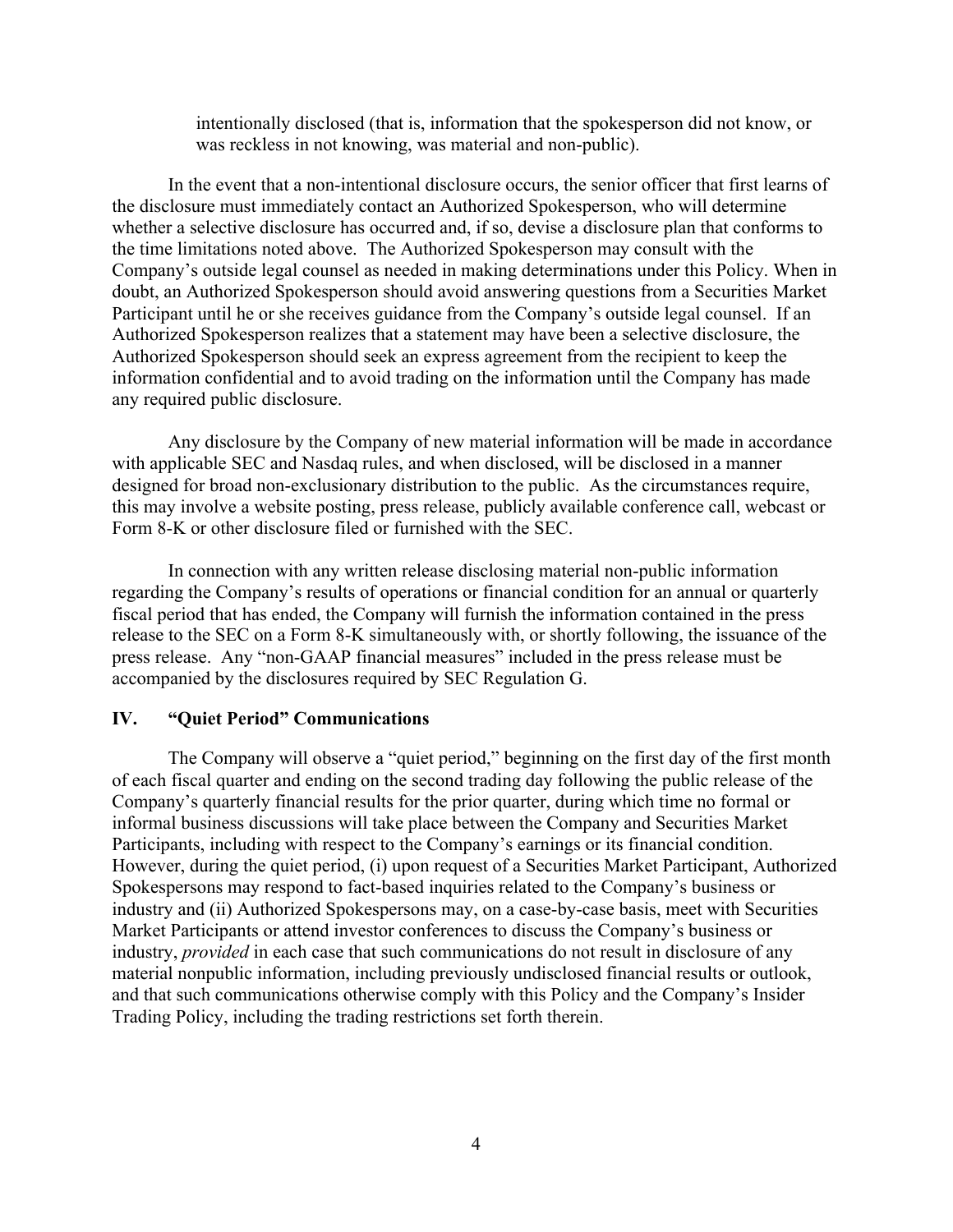### **V. Conference Calls and Webcasts**

- a. The Company plans to hold quarterly investor conference calls or webcasts related to its most recent quarterly financial and business results, which will be open to the public. The Company will provide advance public notice about such a call or webcast by issuing a press release that provides information about when the event will be held and how to access it. Prior to the conference call or webcast, the Company will (i) furnish its quarterly results press release to the SEC on a Form 8-K, (ii) issue the press release via news or wire services, and (iii) post the press release on the Investor Relations section of its website. The press release must also state the period, if any for which a replay of the webcast will be available.
- b. The Company may also hold investor conference calls or webcasts from time to time on an "ad hoc" basis with respect to significant announcements or developments involving the Company's business. Advance public notice about such calls or webcasts will be provided to the extent practicable, and the Company intends to make such calls or webcasts simultaneously available on the Investor Relations section of its website.
- c. Where practicable, the Company will provide a replay of investor conference calls and webcasts on the Investor Relations section of its website for a period of at least ten days after each such event. The Company will ensure that the date of the conference call and the oral forward-looking statement safe harbor legend is recited at the beginning of the call or webcast and included in the replay so that the date of the information discussed in the call or webcast is unmistakable to listeners of the archived material. In addition, the Company will conspicuously include on its archive site the forward-looking statement safe harbor language for written communications as the archived webcast becomes a written communication.

### **VI. Securities Firm-Sponsored and Other Investor Conferences**

Authorized Spokespersons may participate in securities firm-sponsored and other investor conferences, but may only disclose material nonpublic information at such events in compliance with Regulation FD. It will be the Company's practice to furnish a Form 8-K or issue a press release in conjunction with significant conference presentations and, where practicable, to make Company presentations at such conferences available to the public via the Company's or a third-party website.

# **VII. One-on-One Meetings; Other Public Forums**

Except to the extent prohibited by this policy, Authorized Spokespersons of the Company may meet privately with Securities Market Participants. Similarly, Authorized Spokespersons (along with other Company representatives) may participate in public forums at which Securities Market Participants may be present, including industry seminars and conferences and annual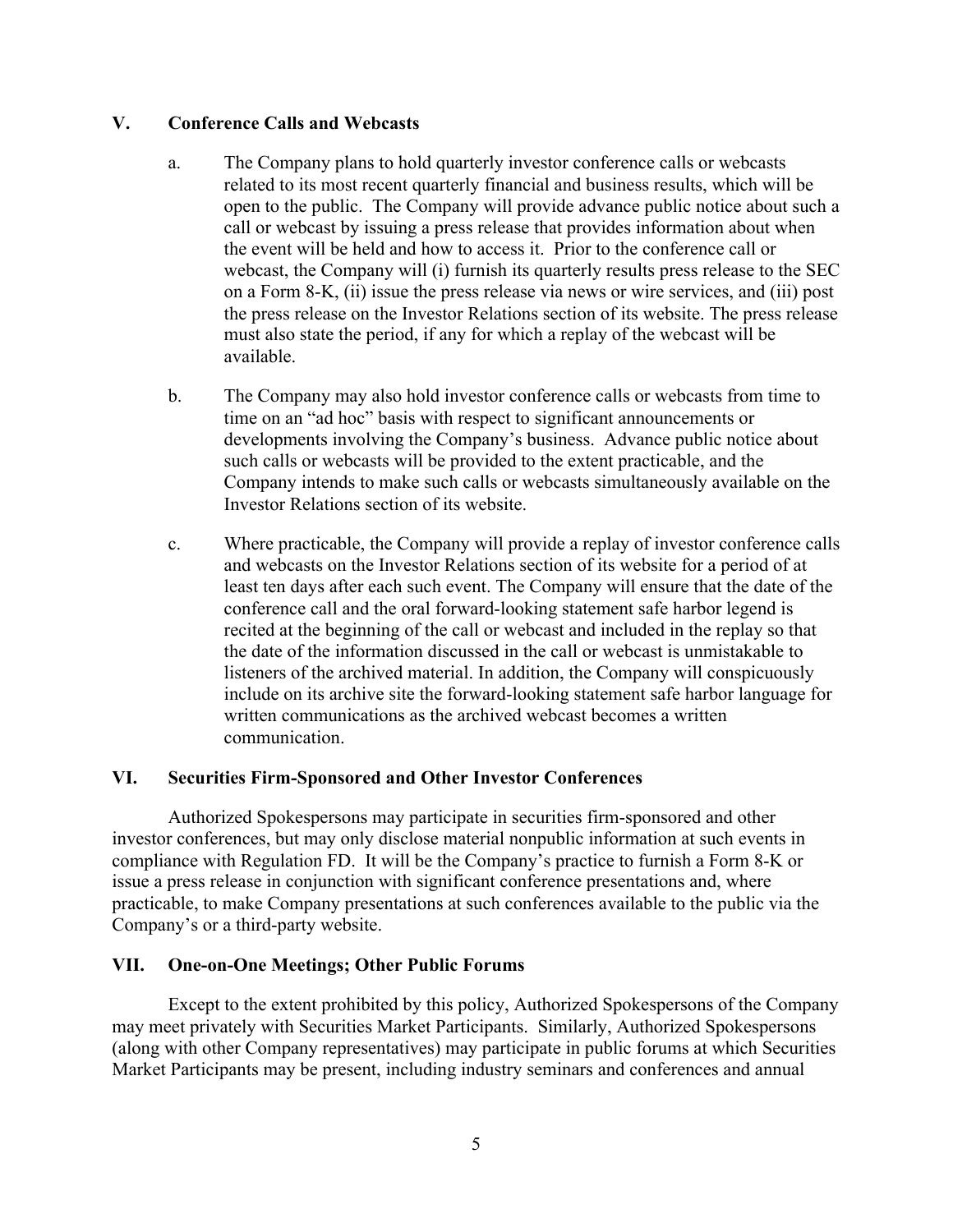stockholder meetings. The Company does not intend to disclose any material nonpublic information during these events except in compliance with Regulation FD.

In advance of any scheduled one-on-one or small-group meetings and telephone calls with a Securities Market Participant, Authorized Spokespersons should request an agenda or a list of questions. In the case of unanticipated questions, an Authorized Spokesperson should feel free to decline to answer and to contact the person asking the question after the Authorized Spokesperson has determined, in consultation with legal counsel where necessary, whether responding to the question would involve the disclosure of material nonpublic information. Similarly, if, during the course of a one-on-one call, an Authorized Spokesperson is asked, or it becomes apparent to the Authorized Spokesperson that he or she will be asked, one or more questions that may solicit material nonpublic information, the Authorized Spokesperson should decline to respond. Until the information has been disclosed in compliance with Regulation FD, an appropriate response for Authorized Spokespersons is "no comment."

When participating in on-one-one or small-group meetings and telephone calls with the Securities Market Participants, Authorized Spokespersons will decline to answer questions about:

- internal financial projections; and
- any pending significant acquisitions or other similar transactions.

### **VIII. Guidance**

The Company may provide guidance relative to its financial and business goals. All guidance, and changes to or affirmations of guidance, will be provided through public disclosure compliant with Regulation FD, such as widely disseminated press releases, disclosure on Form 8-K or properly noticed conference calls open to the public.

### **IX. Previously Disclosed Historical or Factual Information; Earnings**

In general, an Authorized Spokesperson may refer a Securities Market Participant to previously disclosed historical information about the Company included in the Company's existing public disclosures or to facts that are generally known. Where an Authorized Spokesperson refers to previously disclosed information, the Authorized Spokesperson should indicate that the information is historical, that the Company has not reviewed the information to determine whether it remains accurate, and that the Company is not undertaking any duty to update the information. Authorized Spokespersons should be aware that there may be circumstances in which commenting on previously disclosed historical or factual information would constitute a disclosure of material nonpublic information.

Information that earnings will be higher or lower than previously indicated should be considered material and may not be discussed with a Securities Market Participant until the Company has made public disclosure of the information in accordance with these guidelines. Likewise, even a confirmation of prior guidance should be considered material.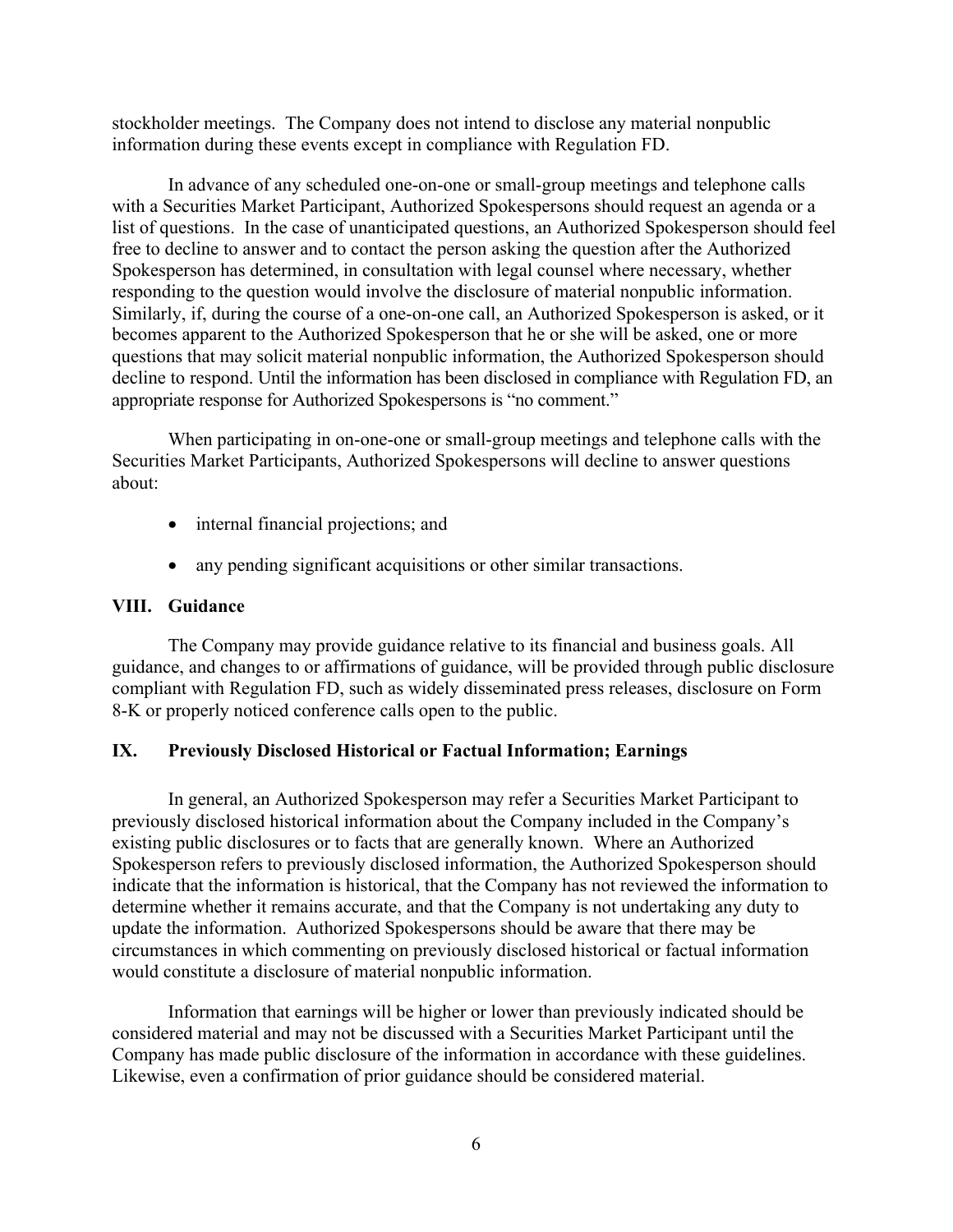### **X. Analyst Models and Reports**

No Company representative, including an Authorized Spokesperson, will review or comment on analyst models or reports, except for correction of historical facts therein that are either publicly available or not material.

### **XI. Responding to Rumors**

The Company will not comment on market rumors in the normal course of business. If an Authorized Spokesperson receives an inquiry regarding a rumor, he or she should state only that it is the Company's policy not to comment on rumors. Certain situations may require, such as under stock exchange rules, that an Authorized Spokesperson make a more definitive statement regarding rumors. The Chief Executive Officer or Chief Financial Officer will determine if and when such disclosure is required.

### **XII. Inadvertent Disclosure of Material Nonpublic Information**

If any Company employees, director or officer has reason to believe that material nonpublic information has been disclosed inadvertently during any of the situations or events discussed in this policy or otherwise, such person must immediately notify an Authorized Spokesperson. The Authorized Spokesperson, or any legal counsel designated thereby, will determine whether any public disclosure should be made in accordance with SEC rules and regulations, including the disclosure of such information on Form 8-K no later than (i) 24 hours after discovery of an unintentional disclosure or (ii) prior to the commencement of the next day's trading on Nasdaq, whichever is later.

### **XIII. Media Communications**

Although Regulation FD does not generally apply to communications with the media, it is the Company's policy to publicly disclose material nonpublic information before discussion with members of the media. Company employees, directors and officers other than Authorized Spokespersons must refer all inquiries from the media to an Authorized Spokesperson.

### **XIV. Use of Social Networks**

Use of social networks, including corporate blogs, employee blogs, chat boards, Facebook, LinkedIn, Twitter, YouTube and any other non-traditional means of communication, to disclose material, nonpublic information is considered selective disclosure and would violate this policy unless such social media channel is considered a recognized channel of distribution.

### **XV. Further Information About This Policy**

All inquiries regarding the provisions or procedures of this policy or Regulation FD generally should be addressed to Head of Investor Relations.